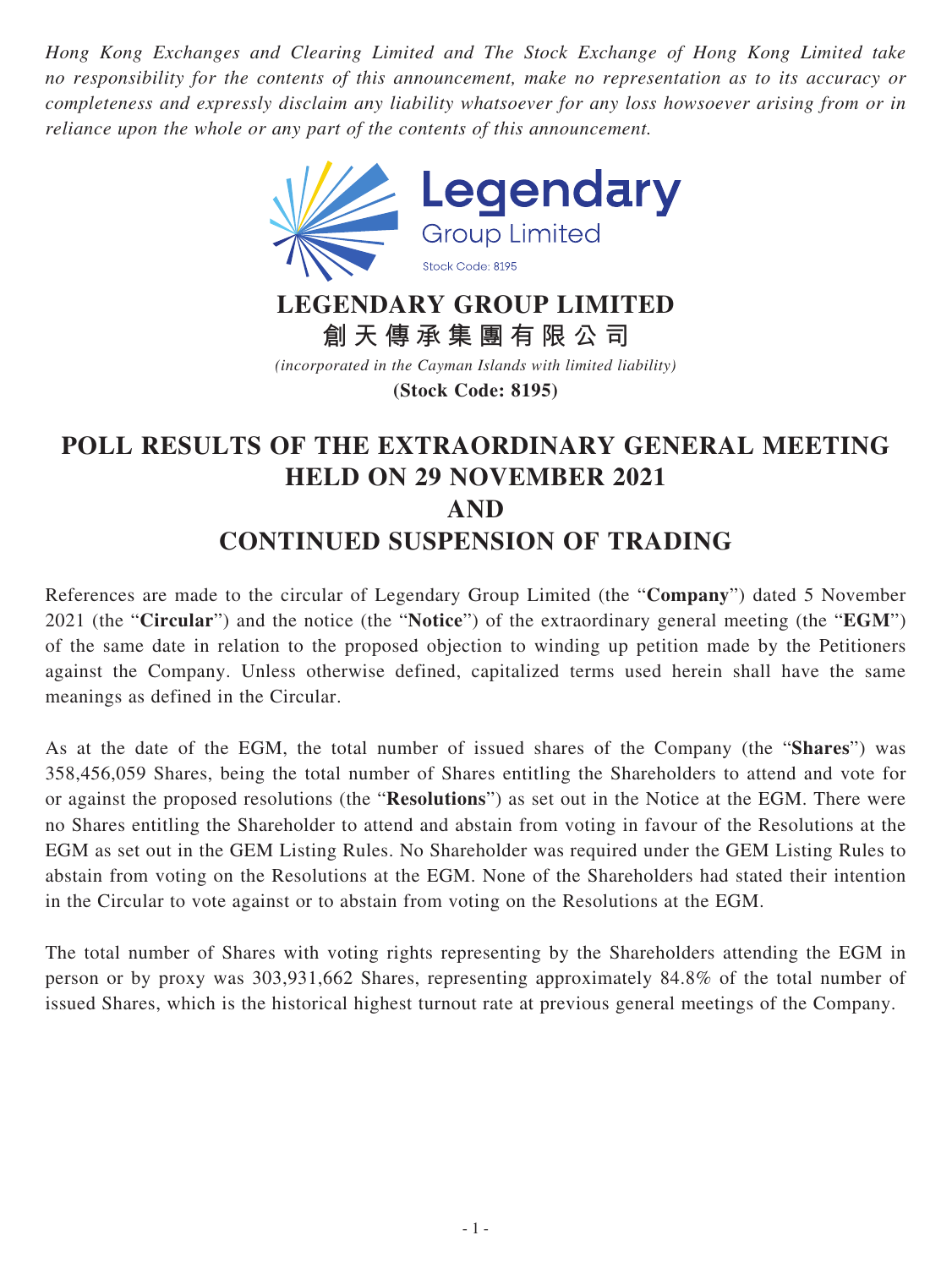The branch share registrar and transfer office of the Company in Hong Kong, Union Registrars Limited, was appointed as the scrutineer at the EGM for the purpose of vote-taking. Details of the poll results of the Resolutions at the EGM are as follows:

| <b>Special Resolutions</b> |                                                                                                                                                                                                          | Number of votes cast<br>(Approximate $%$ of total number<br>of votes cast) |                           | <b>Total number</b> |
|----------------------------|----------------------------------------------------------------------------------------------------------------------------------------------------------------------------------------------------------|----------------------------------------------------------------------------|---------------------------|---------------------|
|                            |                                                                                                                                                                                                          | For                                                                        | <b>Against</b>            | of votes cast       |
| 1.                         | To approve the Company be wound up pursuant<br>to the Companies (Winding Up and Miscellaneous<br>Provisions) Ordinance, Cap 32 in accordance with<br>the winding-up petition HCCW 72/2019.               | 14,400<br>(0.0047%)                                                        | 303,917,262<br>(99.9953%) | 303,931,662         |
| 2.                         | To approve the Company to take necessary legal<br>$action(s)$ to oppose the winding-up petition HCCW<br>72/2019 against the Company in the High Court of<br>the Hong Kong Special Administrative Region. | 303,806,862<br>(99.9589%)                                                  | 124,800<br>$(0.0411\%)$   | 303,931,662         |

As less than 75% of the votes were cast in favour of resolution numbered 1, such resolution was not passed as a special resolution of the Company at the EGM.

As more than 75% of the votes were cast in favour of the resolution numbered 2, such resolution was duly passed as a special resolution of the Company at the EGM.

## **CONTINUED SUSPENSION OF TRADING**

Trading in the shares of the Company on the Stock Exchange has been suspended with effect from 9:00 a.m. on 19 October 2021, and will remain suspended until further notice.

> By order of the Board **Legendary Group Limited Yuen Yu Sum** *Chairman and executive Director*

Hong Kong, 29 November 2021